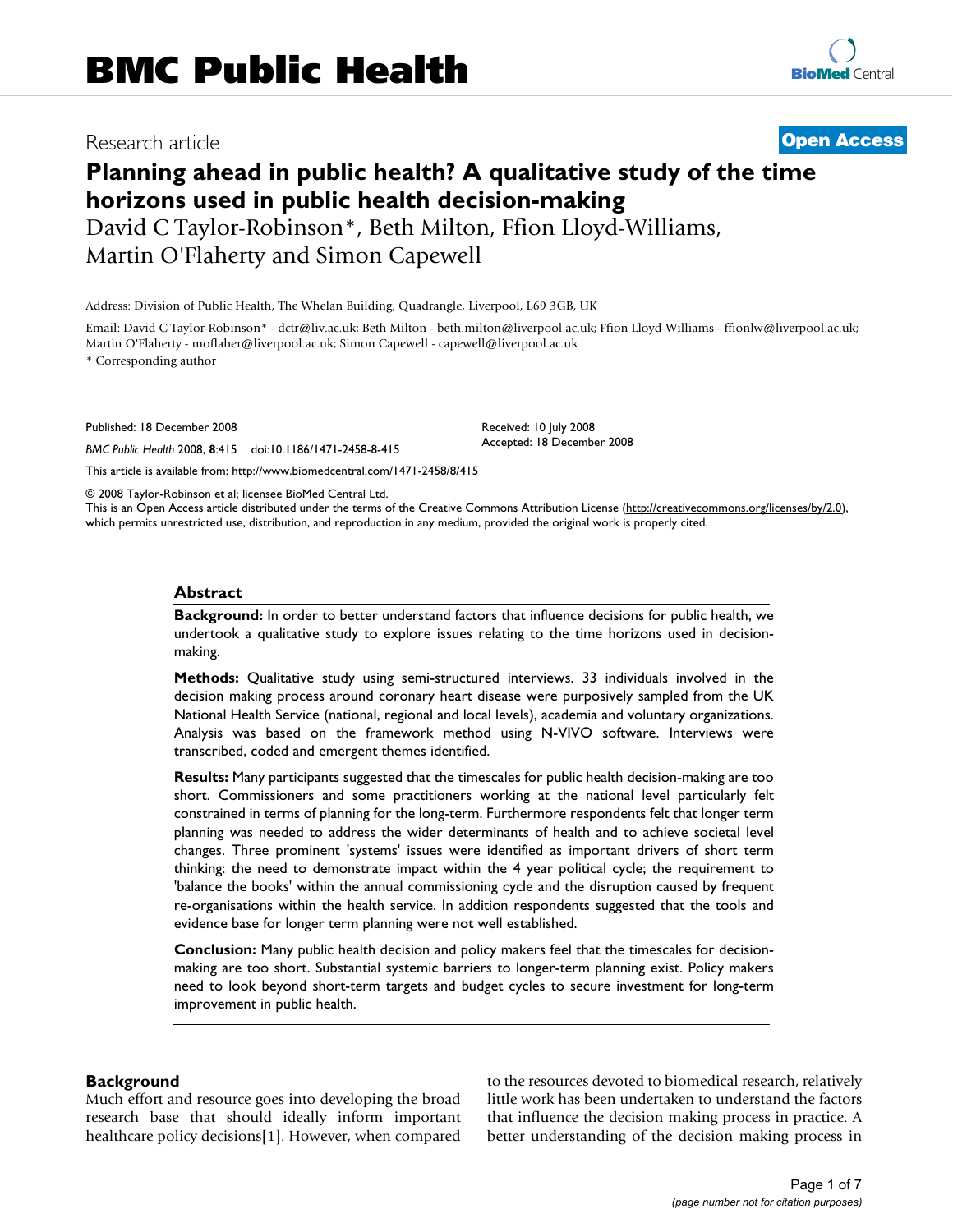public health is needed. This is particularly relevant at the local level in the UK, where there is a drive to improve the quality of commissioning of health services, and Primary Care Trusts are expected to become world-class commissioning organizations[2,3]. In order to do this public health practitioners need to be advocates for change and to be able to marshal evidence in such a way that it can be used in making the case for change with other colleagues and stakeholders. Commissioners and policy makers exert an important influence on population health through the decisions they make regarding coronary heart disease (CHD), cancers and other diseases. Understanding these processes may highlight policy levers for those wishing to influence health policy to improve population health. Previous qualitative research has emphasised the importance of researchers understanding the 'real-life' constraints around the policy process [4]. In addition research has suggested that the use of evidence in decision making is tempered by shifting timescales and financial constraints in the UK National Health Service (NHS) [5].

Using CHD as an exemplar, we therefore designed a qualitative study of NHS policy makers, commissioners, and other decision makers within the CHD planning arena, to explore factors that influence the policy and decision making process. We specifically intended to explore the issues relating to the time-scales within which public health decisions are being made, to explore the notion of a culture of short termism within the NHS [6]. This research was part of a larger programme designed to inform the development of the IMPACT CHD policy tool [7], including exploring the role of research in the decision-making process, key policy issues around CHD, and the role of decision-support systems for CHD policy[8].

### **Methods**

#### *Participants and setting*

The sampling frame comprised 58 individuals involved in the policy and decision-making process around CHD in a range of organisations in England, Scotland and Wales. Two distinct strategies were used to generate this diverse pool of participants: Firstly, a list of known individuals involved in the policy and decision-making process was drawn up on the basis of existing professional networks. Secondly, a purposive sampling strategy explicitly sought to include individuals from a wide range of areas across England, Scotland and Wales, and from any organisational types that were under-represented in the initial list of known policy/decision makers' organisations. These lists were then combined to generate the final sampling frame. A recruitment letter was sent to every person on the list – this gave background details and invited the recipient to participate in the study. In addition, we asked interviewees to identify any other important CHD decision or policy makers – we then sought to recruit individuals from any groups not represented in our original sampling frame.

#### *Interviews*

Data were collected by individual semi-structured interviews, conducted at a time and venue convenient for the participant. Prior to the interview, participants received an introductory letter, which provided further information about the consultation process. The interviews opened with general questions about the participant's role, organisation and professional background. Non-directive interview questions then explored key policy concerns in relation to CHD and current decision-making practices. We explicitly explored issues relating to the timeframes used for decision-making, and the factors that influence this process. The interviews were conducted by DTR and BM. Data were digitally recorded and then subsequently transcribed verbatim.

#### *Analysis*

Data were analysed using NVivo software for qualitative data analysis (version 7). The analysis used techniques drawn from the framework method of qualitative data analysis [9,10]. DTR and BM carried out a familiarisation analysis, and identified a thematic framework. This thematic framework drew on both a priori issues and also on concepts that emerged from the data during the data collection and familiarisation analysis stages. The thematic framework was converted into a series of codes to be applied to the data. Data from all of the transcripts were systematically coded, charted and mapped. The analysis then sought to identify associations between themes and to carry out an in-depth exploration of the emergent findings.

#### *Validation*

Before the whole dataset was indexed by DTR and BM, a third researcher (FLW) independently coded a sub-sample of transcripts and then compared coding, as a check to ensure high levels of inter-researcher consistency in analysis.

#### *Ethics*

We sought advice regarding ethical approval from the appropriate committee and were advised that the project did not require formal review under the terms of guidance for research ethics committees in the UK. All interviewees gave informed consent to take part in the study.

#### **Results**

Of the 58 people included in the sampling frame, 27 initially agreed to take part in the consultation. In addition, 3 people nominated other participants from within their organisations or their professional networks, all of whom agreed to take part.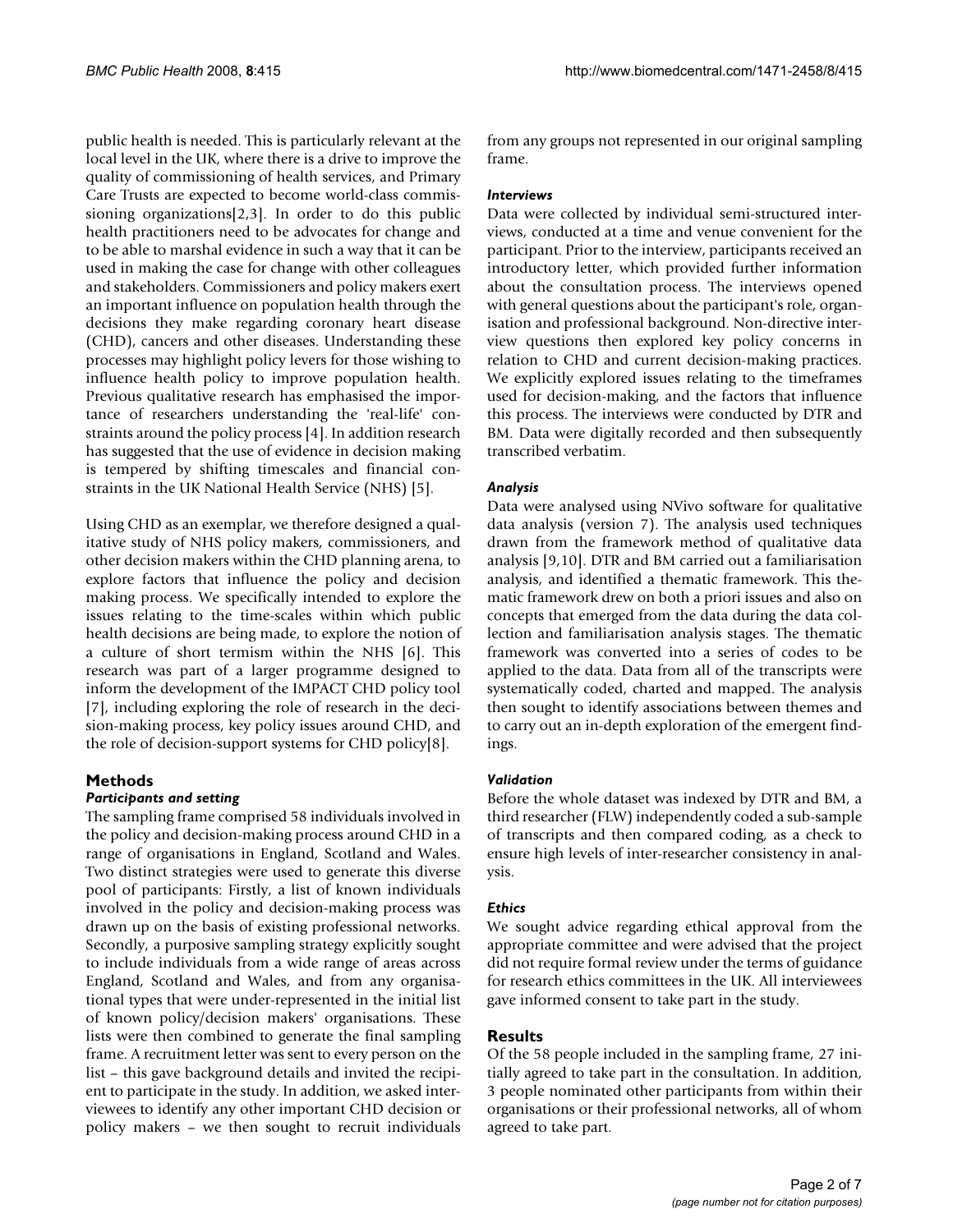As the data collection process progressed, it became clear that we also needed to speak to Directors of Finance and those involved directly in commissioning CHD services. Three additional participants in these professional roles were recruited to supplement the existing sample, giving a total of 33 participants (table 1).

#### *Timescales for Decision Making*

Policy makers varied in their responses with regard to the usual timescales for decision-making. The most common timescales cited tended to be relatively short, at around one to three years. However, many decision makers seemed to feel that the timescales were too short. Decision makers at the local level, and some of those at the national level tended to report short timeframes. There was the impression that the way in which the 'system' was set up necessitated this short-termism. This was especially the case with regard to the commissioning and funding cycle within the NHS, especially at the local level.

*"The trouble is the NHS thinks in yearly decisions. In policy terms, 3 years is the length of time people tend to think. The NHS operating framework is a 3 yearly cycle and the comprehensive spend round is 3 yearly."*

Decision maker – National Level

*"I think certainly the NHS has been guilty and it is not alone in this, of tending to plan on too-short a timescale."*

Public Health Consultant – Regional Level

*"Unfortunately the NHS thinks in quarters at the moment so a big step forward would be if we could get commissioners to think in terms of 3 – 5 years"*

Director of Public Health – Local level

For those working around CHD policy in voluntary organisations (outside of the NHS), responses tended to indicate that there was more scope for longer term planning and horizon-gazing.

*"For me it would be a minimum 5 to 10 years and possibly longer"*

Director – Voluntary Organisation

A number of respondents suggested that the timescale for decisions depended on the issue at stake, and the nature of the organisation.

"*There are different time cycles; that's the obvious answer to that. Things that end in policy are usually in that 2 to 4,5 year cycle."*

Academic

#### *Importance of longer time-horizons*

Table 2 outlines the reasons that respondents gave around the importance for long term planning in public health. Respondents felt that more long term planning was needed if public health policies are going to influence the wider determinants of health, and to facilitate broader societal changes.

*"But I think we do need to actually have longer-term strategies as well, in terms of 10 – 20 years. So for example we've just produced a health and improvement strategy in the city, which is a 10 year health improvement strategy, and the city's regeneration strategy is a 15 year strategy. To*

#### **Table 1: List of participants**

| Type of Organisation                                                                            | Country                     | Number |
|-------------------------------------------------------------------------------------------------|-----------------------------|--------|
| National level decision makers from Departments of Health                                       | England and Scotland        | 6      |
| Regional level decision makers from Strategic Health Authorities                                | England, Wales and Scotland | 4      |
| Directors of Public Health or Consultants in Public Health at local level (Primary Care Trusts) | England, Wales and Scotland | 9      |
| Directors of Finance                                                                            | England                     |        |
| Commissioners                                                                                   | England                     |        |
| Physicians                                                                                      | England                     |        |
| Senior Academics with direct experience of policy making                                        | <b>England and Scotland</b> | 5      |
| Voluntary organisations                                                                         | England                     | 4      |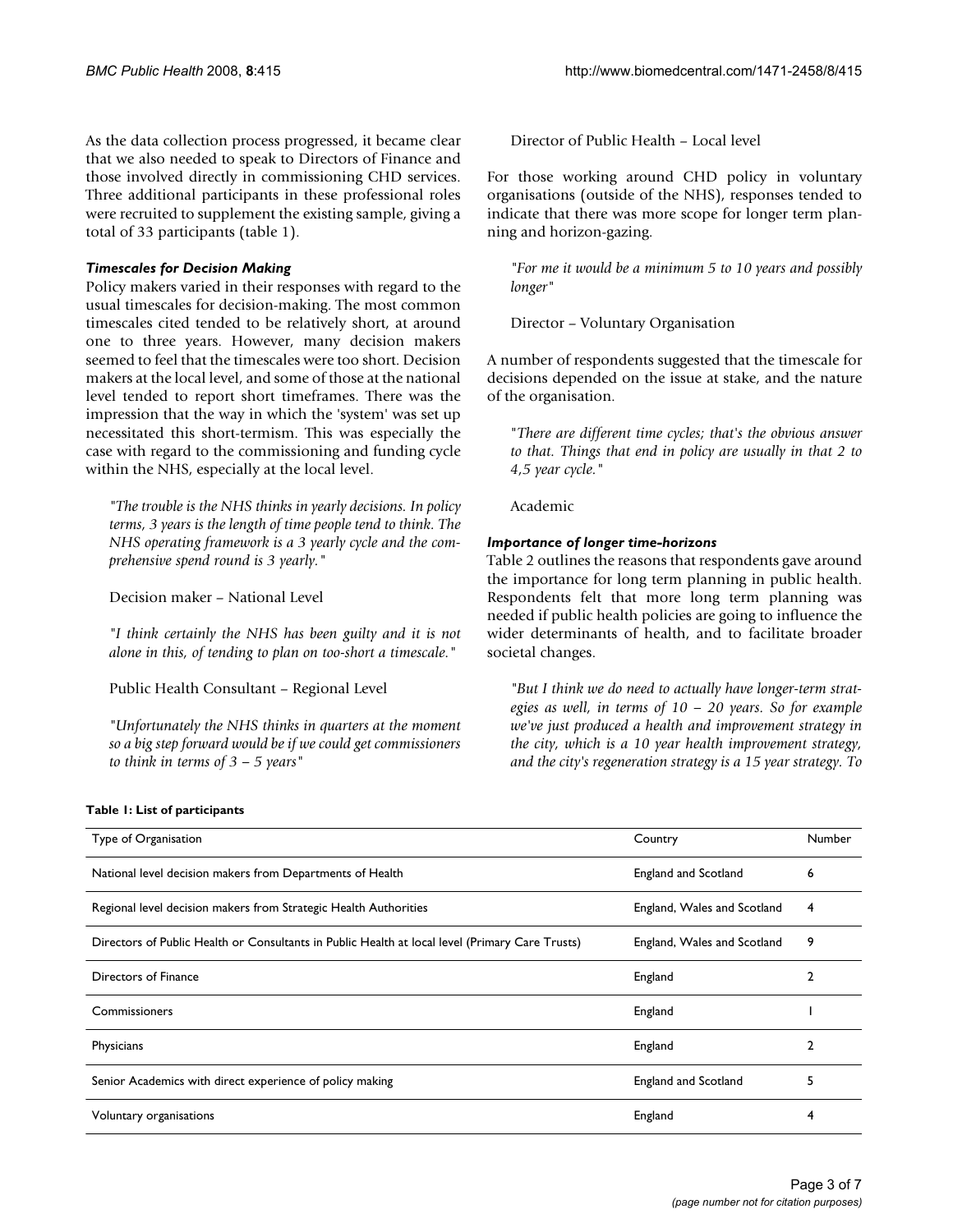#### **Table 2: Drivers for longer-term thinking**

- m Action on determinants of health
- m Facilities planning
- m Regeneration and population health improvement
- m Capital planning
- m Workforce development
- m Systems change
- m Societal change

*bring about the change in society that's required you have to really have a 10 year plan rather than a 3 year plan."*

Public Health Consultant – Local level

Respondents also suggested that longer term planning was needed in public health in the context of human resources and capacity planning, and estates management.

*"When you're building or closing down big facilities you're working on a much longer timeframe"*

Public Health Consultant – Regional Level

#### *Reasons for short-term planning in public health*

Respondents gave a range of possible reasons for short timeframes in public health decision-making. These are outlined in Table 3. The two main themes relate to organisational systems, and the difficulty of long term forecasting.

#### *Organisational systems*

Two of the most common suggestions were that the political and financial cycles were intrinsically short term. A

#### **Table 3: Drivers for short-term planning**

#### **Organisational systems**

m Politicians and public perceived as thinking in terms of short term electoral payback

m Policies perceived to have limited shelf life

m Commissioning framework is short term

- m Evidence-based policy making leads to a focus on short term interventions evaluated by randomised control trials (RCTs)
- m Disruption caused by reorganisations
- m System set up (the NHS and the government)
- m European legislation

#### **Difficulty of long term forecasting**

- m Service reorganisations
- m Perceived poor quality evidence for long-term intervention
- m Research not produced in a timely fashion to inform decisions
- m Focus on short term targets and deadlines
- m Accuracy of forecasting limited

m Uncertainty of effects of major long term processes like climate change and global food shortages on public health

m Public heath professionals perceived to have limited influence on long term planning process

m Lack of long-term perspective think tank

number felt that the 4 yearly political electoral cycle was the backdrop against which all planning was made, and that this naturally led to time constraints in planning within the health service.

*"Its pretty short, partly because the overall way Government works it doesn't support longer term planning really."*

#### Decision maker – National Level

*"I think if you're talking about high level policy makers, Ministers or top Civil Servants then the time frame is relatively short a year or six months, so if you can't do the research or do the findings within a year then they're not going to be interested."*

Voluntary Organisation

*"Politicians will probably have a shorter view point because they're thinking about the next election."*

Academic

In addition there was the suggestion that there is a natural turnover of policies, and that they need to be reviewed every few years, as people move on in roles, and as policy directions shift and evolve.

*"There's something about policies that sort of have a limited shelf life, and then stuff happens and even though they seem quite fresh in the first few years...people change jobs, politicians change and it runs out of steam... and after about 5 years people get bored and move on. I've not seen many strategies over 10 years old that are actually still*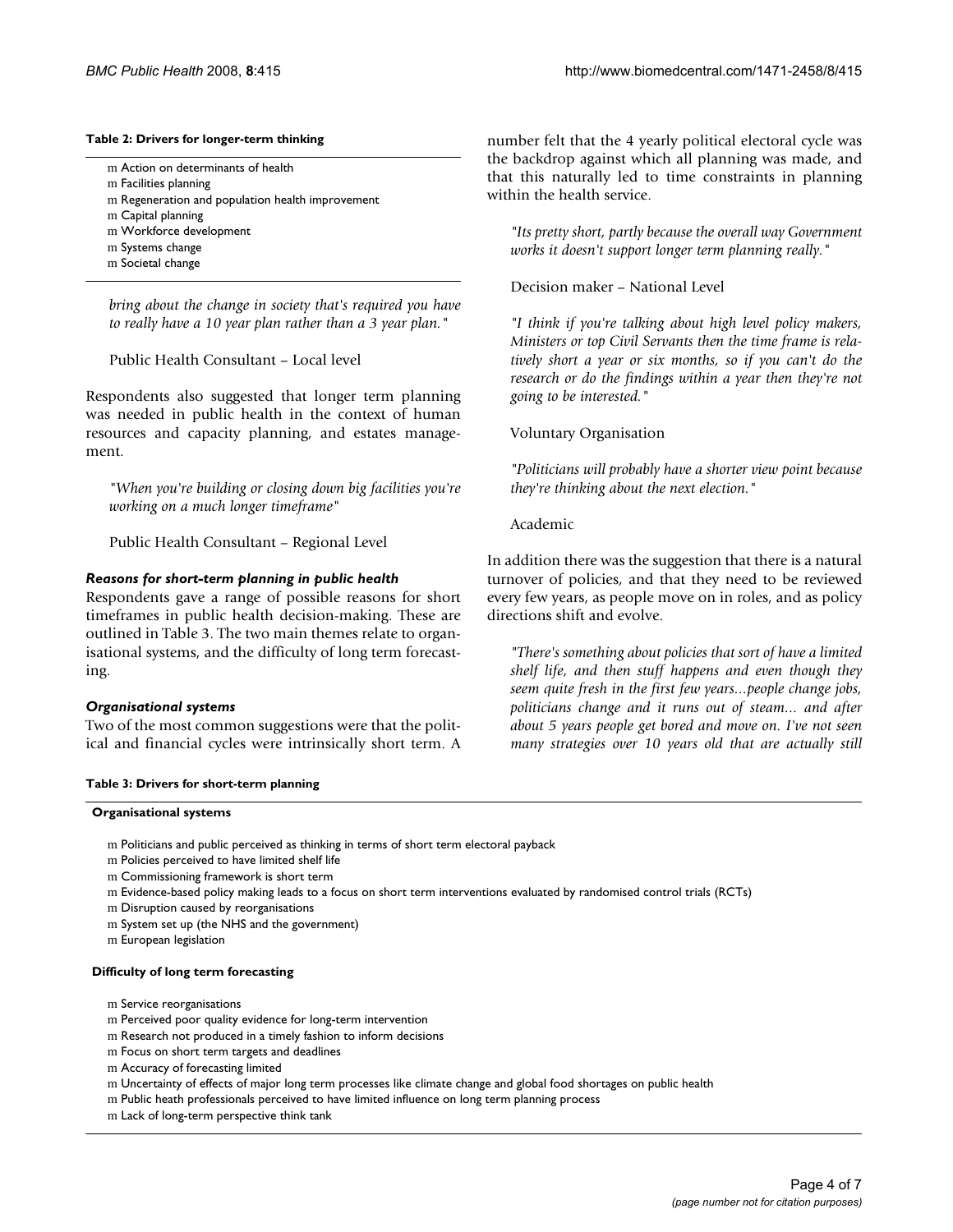*healthy and you really have to think hard to think of longer strategies, can you think of any?"*

Decision maker – National Level

Respondents felt that the commissioning and budget cycles within the NHS are geared up to achieve financial balance over relatively short time periods.

*"We an never get away from the fact that we have to do things that do show an impact fairly quickly....There's an obsession up until this year that means you must not make a surplus; success is breaking even, not more not less. That leads you to short term spending."*

Decision maker – Regional Level

Many participants felt that the frequent reorganisations within the health service were felt to be particularly disruptive in terms of long term planning.

*"The unfortunately fact is that most organisations in commissioning terms haven't lasted more than 5 years."*

Public Health Consultant – Regional Level

*"...we want to measure to say we've made a difference because in two years' time we'll probably be reorganised."*

Director of Finance – Local level

#### *Difficulties with long term forecasting*

Box 2 outlines some of the key issues raised. A number of respondents pointed out that it is more difficult to plan for the long term, because the evidence base for longerterm interventions tends to be weaker. There is the tendency to favour interventions supported by RCT-level evidence, which are generally short term. This relates to evidence around public health interventions, and also to do with the quality of projections around demographic and societal changes. The impression was that current forecasting tools could be rather crude.

*"... if you're looking for robust evidence then thus far the gold standard has been RCTs which therefore is almost always short term."*

Decision maker – National Level

*"Accuracy of predictions – I think about how we used to do it, it was kind of finger in the air stuff! You would draw a spreadsheet...draw a straight line and that would determine the number of beds"*

Public Health Consultant – National Level

Some participants noted that longer term planning was fraught with uncertainty – emergent public health challenges may exert an important influence and these are hard to predict.

*"3 years time is fairly easy to predict with some certainty but if you go 5 or 10 years down the road one of the biggest drivers might be climate change or global food shortages"*

Director of Public Health – Regional Level

One academic suggested that we need to develop capacity in the area of long-term planning at a national level.

*"We don't have a long term perspective think tank"*

Academic

The lack of public health professional engagement with the commissioning process was raised. It was suggested that this could be improved through training – this would enable public health professionals to advocate for longer term planning.

*"I think part of the fault is public health training... I am very keen that we develop capacity and leadership of Directors of Public Health and senior public health staff in the commissioning process...they need to get their hands dirty in commissioning. I mean the standard response must not be "I'll go away and do a needs assessment and come back and tell you the answer in 12 months". It has got to be timely, it has got to be robust, it has got to speak their language"*

Public Health Consultant – Regional Level

#### **Discussion**

Many public health decision makers felt that the shortterm time constraints imposed by political and commissioning cycles, and service reorganisations can prevent long-term strategy and investment for public health. This qualitative study explored the factors that influence how far ahead decision and policy makers are planning in public health. We used the decision-making process around CHD as an example.

'Focussing upstream' has become a public health mantra [11], but it requires long term planning, and vision. In this study respondents identified significant 'system' constraints that drive short term planning and decision-making. These include the political cycle, and the need for public organisations to show benefits quickly. Likewise the drive in the commissioning cycle [12] to 'balance the books' in the short term was identified as problematic by some respondents. The governmental comprehensive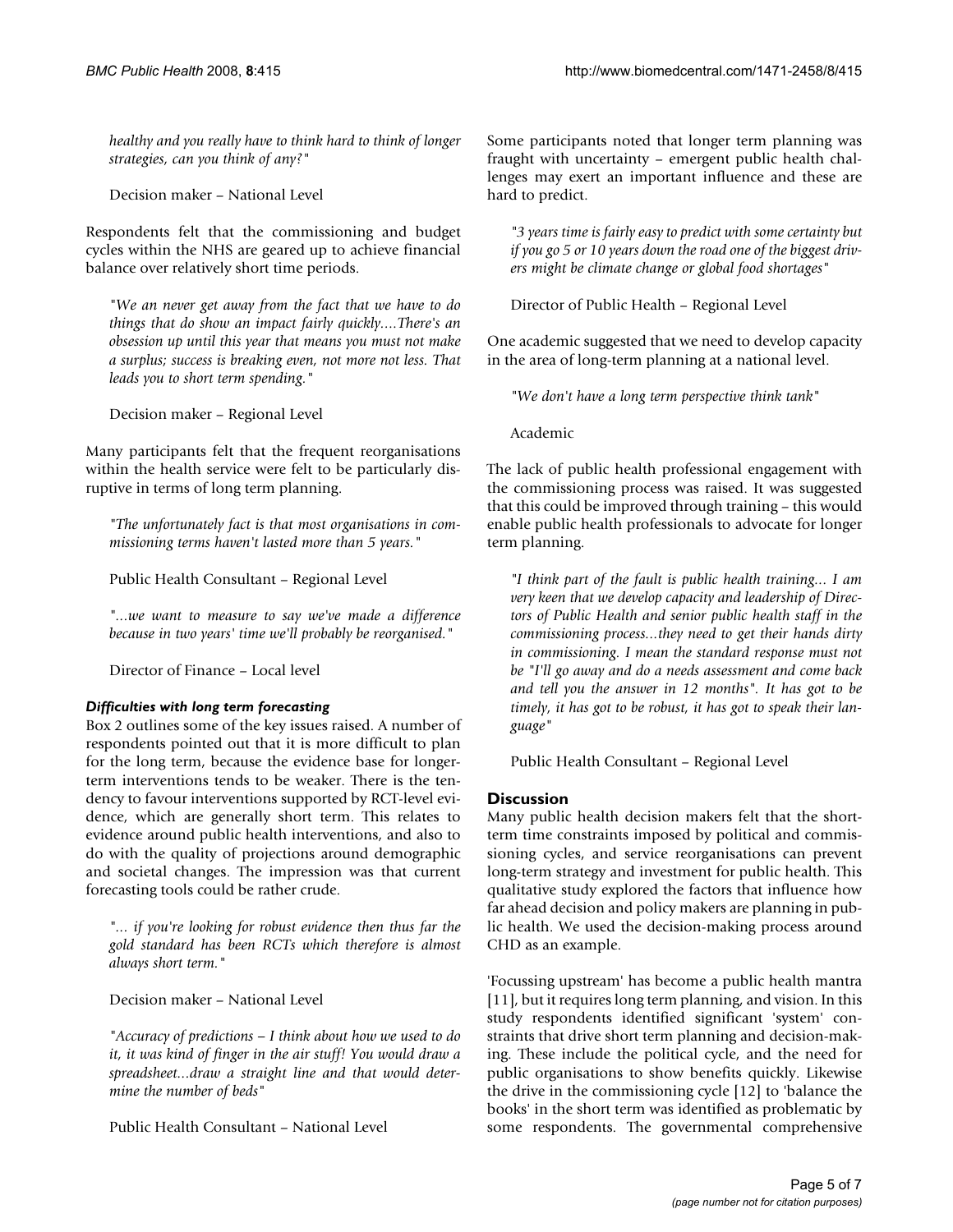spending review interval has increased from one to three years, in a move to reduce short-termism [13], but policy makers in health still appear to feel constrained. In addition, the perceived frequency of restructuring within the NHS was cited as being particularly disruptive for long term planning. This is in line with previous studies that have explored barriers to evidence based commissioning [5,14]. It is noted that policy-makers largely identified external factors when trying to explain the short-termism in decision-making. This may represent a form of blame diffusion, and it is concerning that public health practitioners perceive that they have little room for manoeuvre in remedying these issues. Since it is unlikely that governmental cycles are likely to change significantly, it is important that public health gets its own house in order. The only theme that emerged relating to internal factors relates to a perceived lack of training and engagement of pubic health professionals with the commissioning process. It is essential that public health practitioners develop the necessary skills to influence commissioning organisations if we are to achieve population health improvements through 'world class commissioning'[3].

The weaknesses of research evidence for long term planning were emphasised. There is a drive to make public policy in the UK more research based [15,16], and Ovretveit advocates an inclusive definition of research, encompassing a range of methodologies[1]. The current biomedical evidence based paradigm in health tends to favour the generation of evidence around shorter-term interventions and treatments that are easy to evaluate in a randomised control trial. Thus policy makers are likely to invest in this type of intervention, if the strength of the evidence is an important criterion for decision-making. Following on from this there is the suggestion that the laudable focus on evidence-based policy making may increase myopia in policy makers, in the perceived absence of research to support longer-term complex interventions. Another issue is that of timely access to research to inform policy. It is important for researchers to develop methodologies and tools that will allow policy makers to rapidly access evidence to advocate for the longer term and complex interventions that many believe are necessary to address health determinants. Such tools exist, for instance the London Health Observatory Inequalities Tool[17], but in general they are not currently being used by decision makers[8]. It is also important that researchers appreciate the constraints of 'real-life' decisionmaking. In addition, closer collaboration between researchers and policy-makers is advocated, to facilitate a shared understanding. For example, a key component of the development of the IMPACT decision support tool has been consultation with policy-makers and end-users.

A few studies have highlighted similar issues. A systematic review of decision makers' attitudes to evidence identified

the lack of 'timely' access to research as a significant barrier to evidence based decision making [18], and the limited research base for prevention has been highlighted in other studies in the NHS [19]. In a qualitative study Hunter and Marks use semi-stuctured interviews to explore incentives for decision makers to focus on the wider health agenda, and caution against the wholesale import of an acute sector targets based culture in public health [20]. In another study of policy makers Hunter et al suggest that "For a public health system to be truly effective, several interviewees suggested that policies, targets and interventions ought to be more closely based on the available evidence and information, both at a local and national level" [21].

In our study interviewees seemed familiar with the notion that there is a discrepancy between the public health goals timeframe and political and economical cycles. We have sought the opinions of a wide range of public health professionals involved in making decisions around coronary heart disease. In order to ensure inclusion of individuals from as many as possible of the professional groups involved in the policy and decision making process we specifically asked interviewees to recommend groups or individuals for involvement in the study. Although about half of the original sampling frame did not accept the invitation to take part in the study, the final sample is purposive, in that it reflects the diversity of participants that we set out to interview [22]. Coronary heart disease is one of the most important contributors to mortality and morbidity in the UK [23], with well-established organisational frameworks for decision-making. In this respect the CHD decision-making process serves as useful case study, and the issues around timeframes raised here are likely to be equally evident in other areas of decision-making.

This study has various limitations. With regard to reflexivity, the researchers who conducted the interviews and undertook the analysis were from a public health background, with a bias towards a population health perspective – as with all qualitative research it is possible that this could bias the interpretation of data. Although we have cast the net widely in terms of participants, the sample may not represent the full spectrum of views with regard to the decision making process in public health more generally. For instance, local authority staff are represented only by jointly appointed Directors of Public Health, and we were not able to interview Chief Executives. We acknowledge the importance of the views of local government, and their central role in affecting the broader determinants of health. In addition it is difficult to accurately represent the views of subgroups within the sample, and explore differences between groups. This is because of the large number of professional groups and organisational levels at which decisions are made around CHD. We therefore identified common themes that arose across the